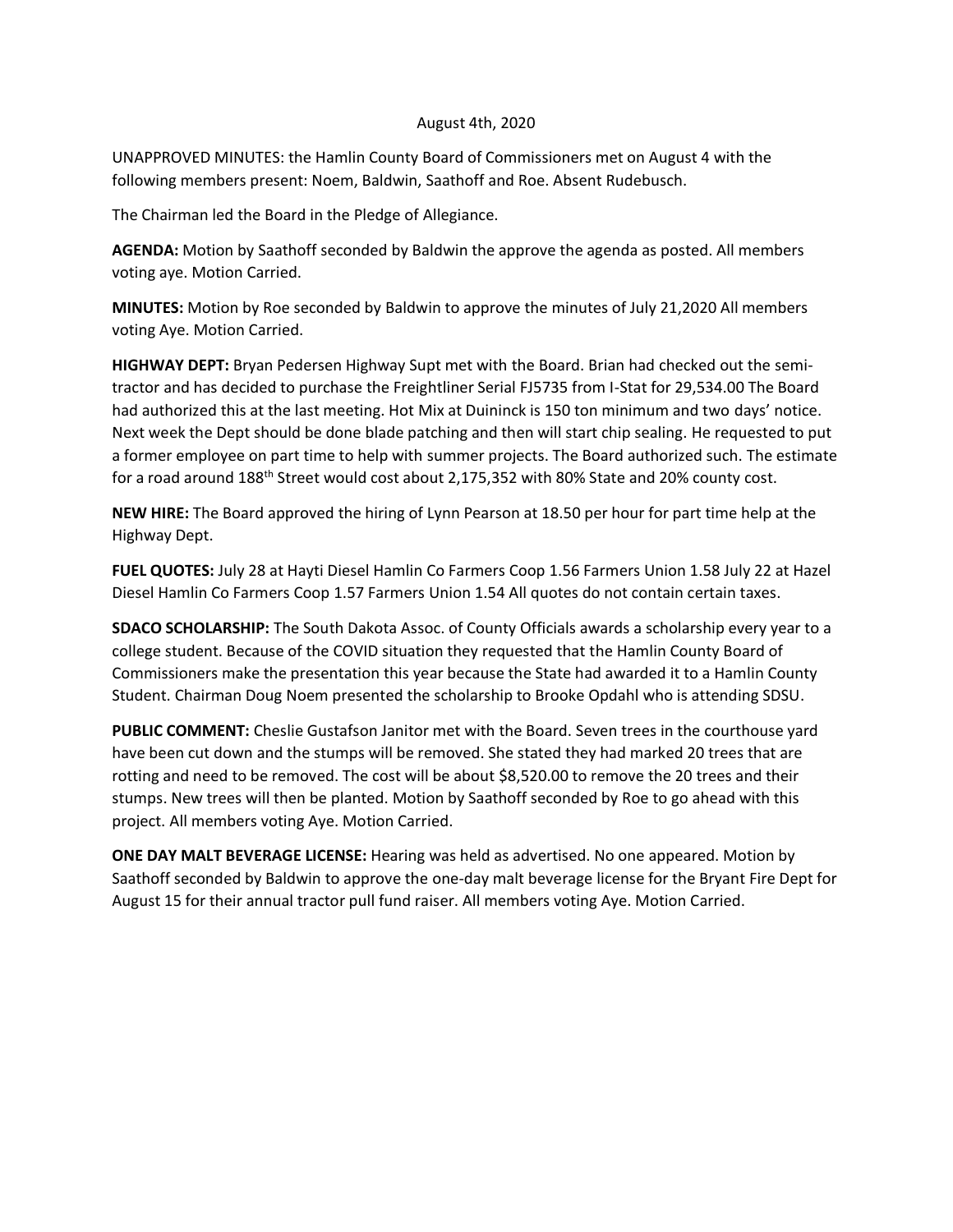## **CLAIMS PAID:**

**COMMISSIONERS:** Jay Baldwin mileage 10.92 Dakotan publishing 273.56 Hamlin Co Publishing 798.90 Leland Roe mileage 16.80 Doug Noem mileage 37.80 Randall Rudebusch mileage 28.56 Larry Saathoff mileage 23.52 Total Gross salaries for complete dept 4975.00 benefits 1221.99 Total Commissioners expense 7387.05

**COURT:** Carmen Bremmon interpreter 225.00 mileage 42.00 Pat Beck transcript 506.00 Thomson Reuter law supplements 91.49 Total Court expense 864.49

**AUDITOR:** Connecting Point yearly computer contract 4015.00 ITC phone 50.93 PMB state access 10.42 Sturdevants supp 5.20 Total gross salaries for complete dept 4803.73 benefits 367.48 Total Auditors expense 9252.76

**TREASURER:** Connecting Point computer yearly contract 2475.00 ITC phone 97.33 PMB state access 10.41 Sturdevants supp 5.20 Thomson Reuter law supplements 77.84 Total gross salaries for complete dept 8189.96 benefits 2552.73 Total Treasurers expense 13,408.47

**STATES ATTORNEY:** Delzer Law Secretary 750.00 ITC phone 85.92 Thomson Reuter law supplements 91.49 Total gross salaries for complete dept 5150.20 benefits 1331.81 Total States Attorney expense 7409.42

**POSTAGE:** Quadient postage 700.00

**COURT APPOINTED ATTORNEY:** Bratland Law 1790.40

**COURTHOUSE MAINT**: Culligan water 95.50 Hayti Town water & sewer 53.50 Hillyard supp 1385.75 ITC internet 43.09 Menards equipment 368.48 Northwestern Energy Util 10.00 Star Laundry floor mats 180.95 Wal Mart supp 21.92 Total gross salaries for complete dept 3016.80 benefits 1355.69 Total Courthouse Maint expense 6531.68

**DIRECTOR OF EQUALIZATION:** Connecting Point yearly computer contract 3445.00 ITC phone 138.01 Office Peeps supp 357.87 Total gross salaries for complete dept 7115.00 benefits 2246.24 Total Director of Equalization expense 13,282.12

**REGISTER OF DEEDS:** ITC phone 56.18 Microfilm Imaging rental 347.00 Office Peeps supp 3.79 PMB state access 10.42 Sturdevants supp 5.20 Total gross salaries for complete dept 5408.95 benefits 738.32 Total Register of Deeds expense 6559.86

**SHERIFF:** Farmers Union gas 157.49 ITC phone 224.29 AEP California supp 455.04 SD DOT gas 313.17 Wal Mart supp 22.57 Total gross salaries for complete dept 25,798.37 benefits 8026.43 Total Sheriffs expense 34,997.36

**VETERANS SERVICE:** Total gross salaries for complete dept 950.00 benefits 249.12

**JAIL:** Prairie Lakes blood tests 340.00

**NURSE:** Total gross salaries for complete dept 297.50 benefits 1020.01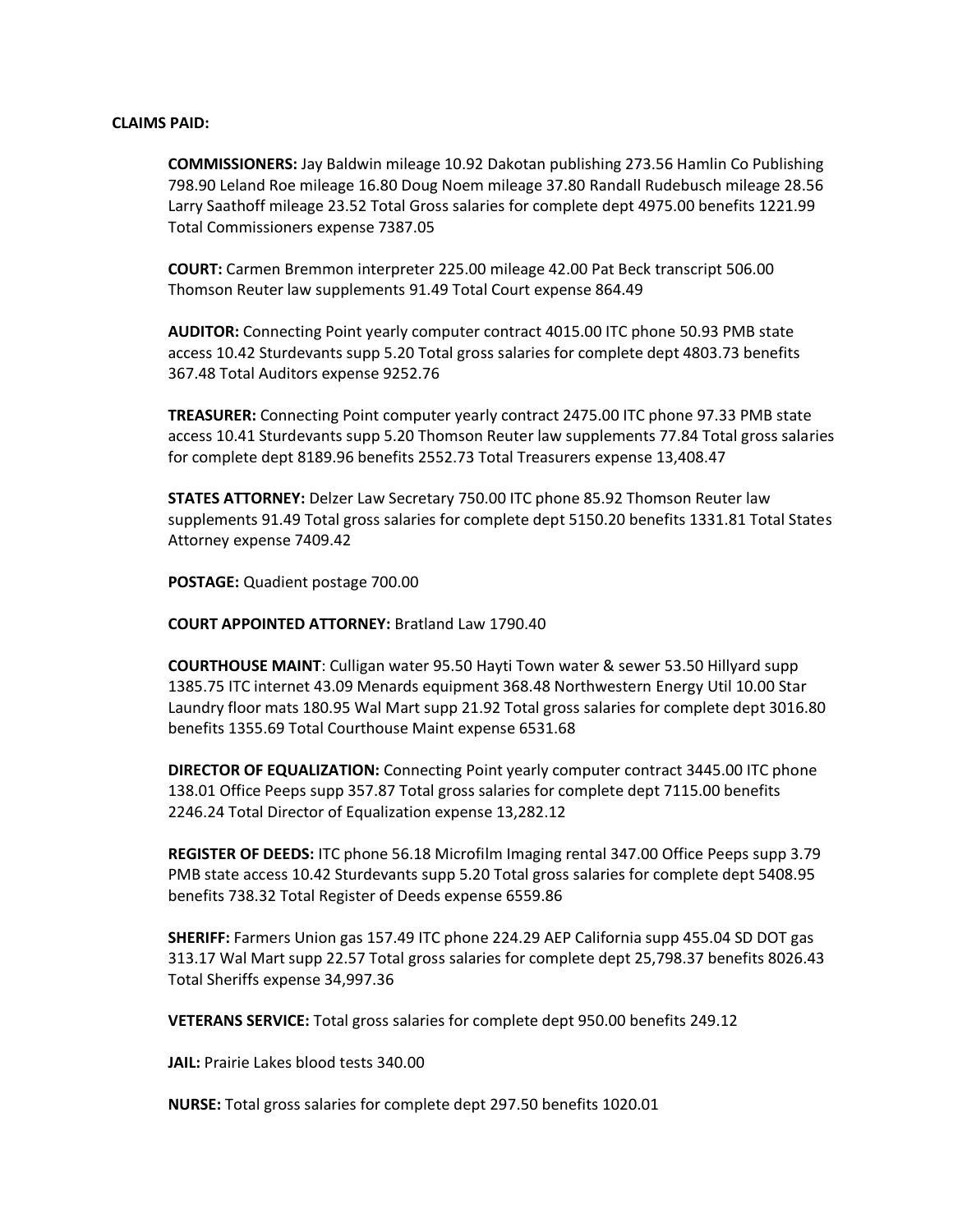**LIEAP:** Interlakes Community worker 332.17 ITC phone 53.38

**MENTALLY ILL:** Avera prof serv 714.00 Lincoln County prof ser 321.80

**COUNTY FAIR:** Hamlin Co 4-H 2000.00

**EXTENSION:** ITC phone 98.83 Office Peeps supp 121.86 State 4-H supp 8.50 Sturdevants supp 5.16 Total gross salaries for complete dept 3444.50 benefits 1066.03 Total Extension expense 4744.88

**WEED:** Hamlin Co Farmers Coop Diesel 62.40 ITC phone 93.83 Nutrien weed chemical 4747.60 Palos Garage supp 4.39 Runnings supp 16.96 Sturdevant supp 5.20 W.W. Tire repairs 259.42 Total gross salaries for complete dept 5883.50 benefits 1268.30 Total Weed expense 12,341.60

**ZONING:** Dakotan publishing 77.79 First District quarterly contract 2500.00 Hamlin County Publishing 118.64 ITC phone 52.93 Richard Wiarda mileage 7.56 Total board per diem 500.00 benefits 38.25 total zoning expense 3295.17

**ECONOMIC DEV:** First District half year payment for services 6364.59

**ROAD:** Bowes Construction hot mix 60,033.73 Boyer Trucks supp 23.15 Bryant City Util 28.51 Butler parts 76.92 Clark Engineering prof ser 673.10 Clark Engineering bridge funding 2850.00 Connecting Point yearly computer contract 1390.00 Duininck hot mix 30,888.49 Estelline City Uti 12.18 Farmers Union fuel 1535.44 Flint Hills road oil 14,394.57 Hamlin Co Farmers Coop fuel 5530.25 Hayti Town Util 35.50 Istate used truck 29,534.00 ITC phone 144.33 Jutting Grocery supp 5.98 L.G. Everist rock 3877.90 Ottertail Power Util 43.30 Productivity-Titan repairs 1481.03 SD DOT bridge prof 31.54 SD State Treasurer excise tax 618.54 Stan Houston supp 134.00 Sturdevants supp 77.48 parts 56.38 True North culverts 36,576.32 W.W. Tire repairs 350.76 Wheelco parts 91.32 Northwestern Energy Util 19.11 AT&T cell phone 72.16 Total gross salaries for complete dept 35,527.89 benefits 12,415.32 Total Road expense 238,429.20

**911:** H-D Electric 911 tower elec. 87.93 ITC trunking charge 374.33 Watertown City 911 fees collected sent to them 4444.83

**AG BUILDING:** Hayti Town water & sewer 35.50 Hillyard supp 606.01 ITC phone 83.58 Northwestern Energy &Util 10.00 Total expense 735.09

**EMERGENCY & DISASTER:** ITC phone 155.34 Jutting Grocery 6.49 Kones Korner gas 31.00 SD Partners Supp 432.00 Runnings supp 29.98 Watertown Ford repairs 402.53 AT&T cell phone 50.30 Total gross salaries for complete dept 4053.70 benefits 1062.68 Total Emergency & Disaster expense 5323.92

**M&P FUND:** Microfilm Imaging Register of Deeds rental 245.00

**LAW LIBRARY**: Thomson Reuter law supplements 438.54

**PUBLIC LIBRARY:** SD Dept of Labor unemployment 2070.00 Total gross salaries for complete dept 3414.45 benefits 408.60